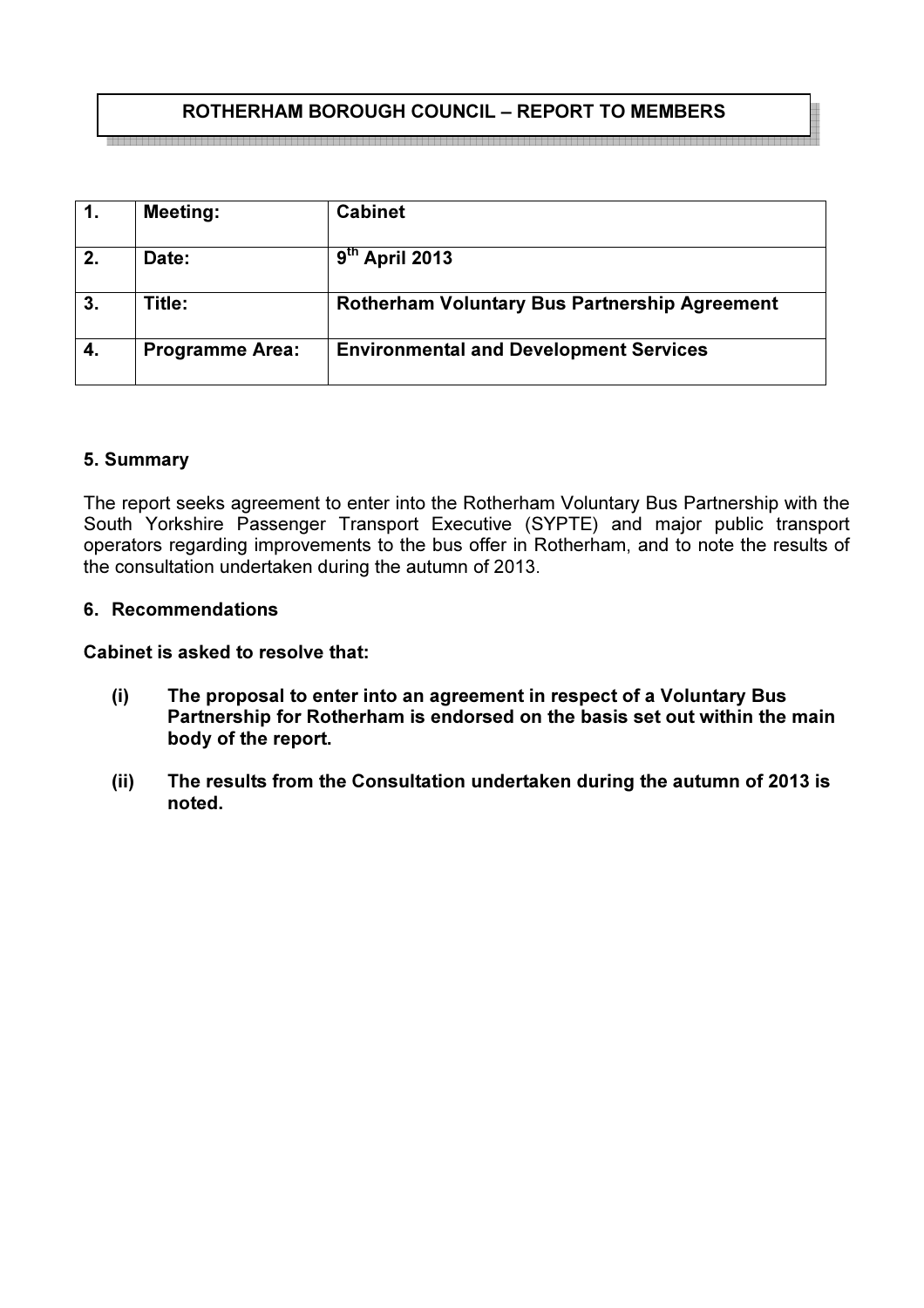## 7. Proposals and Details

## 7.1 Background

 Buses play a key role in supporting economic growth by linking people to key facilities, education and job opportunities. This is particularly relevant in South Yorkshire where there is a dispersed population and relatively low levels of car ownership. This innovative Partnership aims to improve the service offer, grow patronage and in doing so support economic growth.

7.2 Research indicates customers are seeking an acceptable bus product, namely one that is simple to understand, easy to use, affordable and delivers the right customer experience. The current situation is variable in its delivery of these service attributes and as such hinders people's ability to use the bus to access employment and training opportunities as well as achieve social inclusion and environmental objectives.

 If the bus network is sufficiently punctual, reliable and stable, such that customers choose to use the bus, then patronage in turn grows. This has been demonstrated through a similar partnership working in Sheffield.

- 7.3 The Partnership being proposed for Rotherham follows the model adopted for Sheffield, with minor local variations, it builds on the success of Sheffield Bus Partnership where we have seen the following achieved in the first year as a result of the overall improved package secured:
	- 8.9% increase in adult fare paying passengers, 1.1% increase overall
	- Punctuality and reliability consistently above that seen before the Partnership was in place
	- Reduced customer complaints and increased satisfaction
- 7.4 The development of the Rotherham Voluntary Bus Partnership (RVBP) follows the discussions with the following key parties:
	- Rotherham Metropolitan Borough Council
	- Bus operators, First, Stagecoach (Yorkshire and East Midlands), Powells, TM **Travel**
	- Confederation of Passenger Transport UK, who have invited other operators to become involved
	- SYPTE

The Development of the Partnership has been led by a Steering Group chaired by the Council and attended by SYPTE and the Rotherham ITA members.

7.5 The network proposals have been the subject of public consultation, following approval by the Cabinet Member for Regeneration and Development (Minute number G54 of the meeting of  $7<sup>th</sup>$  October 2013 refers) between  $4<sup>th</sup>$  November and December 2013. Responses to the proposed network could be made by either completing an on line questionnaire, or by completing a hard copy of a questionnaire which was available at Travel South Yorkshire Information Centres at Rotherham and Meadowhall Interchanges. Six drop in sessions, where representatives from SYPTE and the operators were available to answer questions from the public, were held in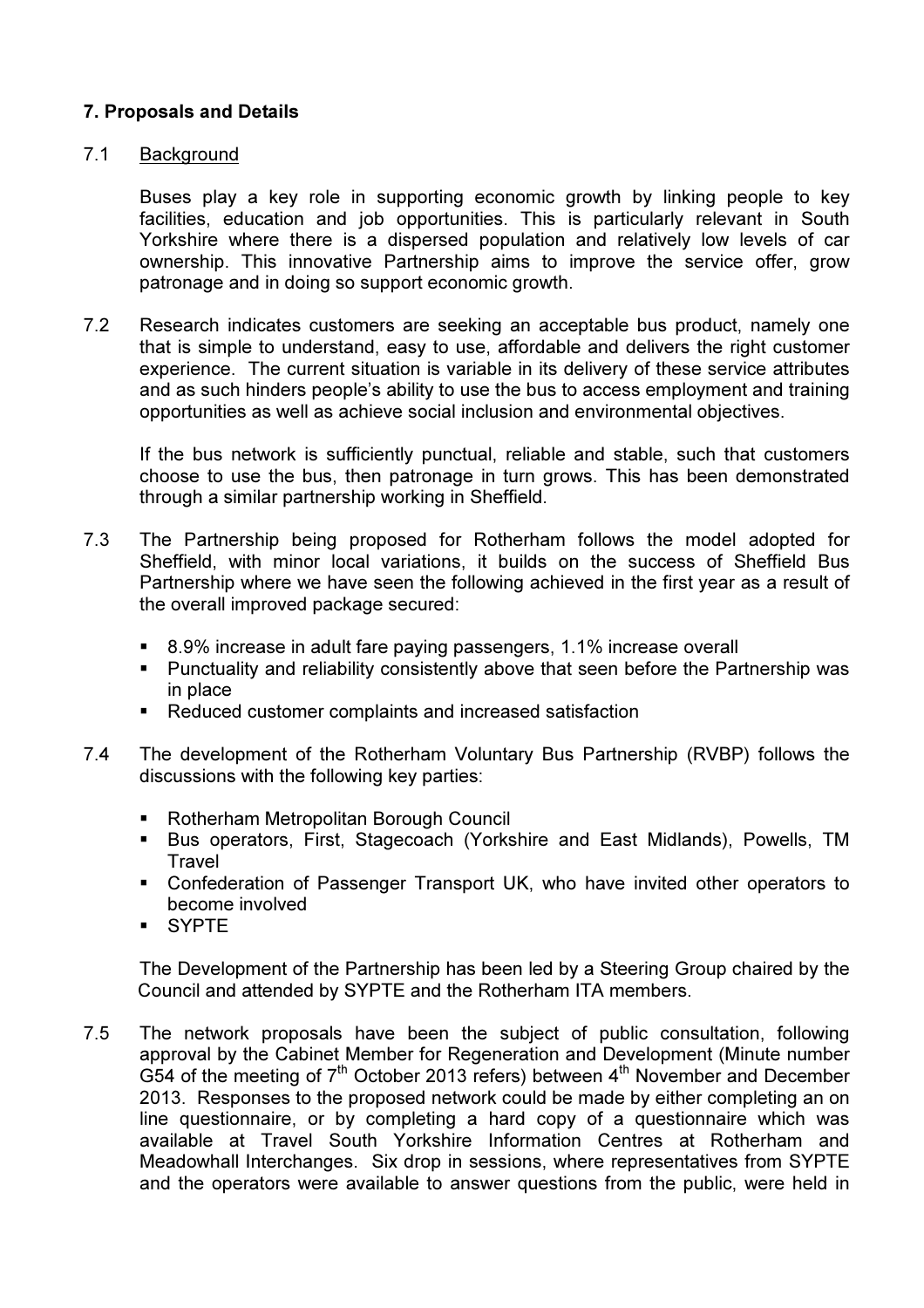November at various locations across the borough where the proposed network was subject to most change as detailed below:

- Thurs  $7<sup>th</sup>$  1600-2000 Harthill Village Hall
- Mon  $11^{th}$  0900-1200 Rotherham Interchange
- $\blacksquare$  Tues 12<sup>th</sup> 1200-1500 Rotherham Interchange
- Wed  $13^{th}$  1600-1800 North Anston Parish Hall
- Thurs  $14^{th} 1100-1300 -$  Dinnington Interchange
- **Tues 19<sup>th</sup> 1400-1700 Kiveton Park and Wales Village Hall**

The key points arising from the consultation can be summarised as follows:

- 1,160 responses were received. Of these, 116 respondents did not specify a specific bus service.
- 79% of respondents did not support the proposed changes, 9% of the consultation responses referred to services that are were not subject to change.

Further discussions have now taken place with the partners and revised proposals have been agreed which it is considered will address 88.8% of the concerns raised at consultation.

- 7.6 The outcome of this collaborative work proposes the partners enter into a non-binding Voluntary Partnership Agreement, covering the following:
	- Work together to improve services, to grow patronage, improve access to support economic growth and encourage modal shift. This has been based on the existing network, influenced by the South Rotherham Bus Vision consultation (2010); and the recently completed public consultation linked to this project.
	- Provide a stable bus network built on customer consultation, linked to customer demand with changes (other than minor timings) to be agreed with SYPTE/RMBC officers. Route or frequency changes will be limited to once per year with minor changes and timetable corrections limited to a maximum of 3 dates per annum.
	- An affordable, more understandable ticketing arrangement, whilst having the advantage of retaining the operators' own tickets, ensuring that few customers will lose out.
	- Supported by a customer service plan, joint promotion and information strategy.
	- Agreed minimum standards and progressive improvements to bus specifications though the provision of environmentally friendly low floor accessible vehicles and highway improvements to make predictable journey times.
	- Where bus resource is saved through the revised network this will be reinvested in the customer offer by agreement, in the first stage this is through fare reduction.
	- **Investment also made by RMBC/SYPTE to support these objectives and enhance** the customer offer.
	- Measured through agreed Key Performance Indicators (KPIs).
	- The duration is a minimum of 5 years from 19 July 2014 with exceptions in extreme circumstances linked to financial or other undermining Partner actions.
	- That the Agreement is subject to competition rules/laws.

### 7.7 Network

The network has been developed with the key objective of delivering passenger growth by improving journey opportunities, particularly through the provision of new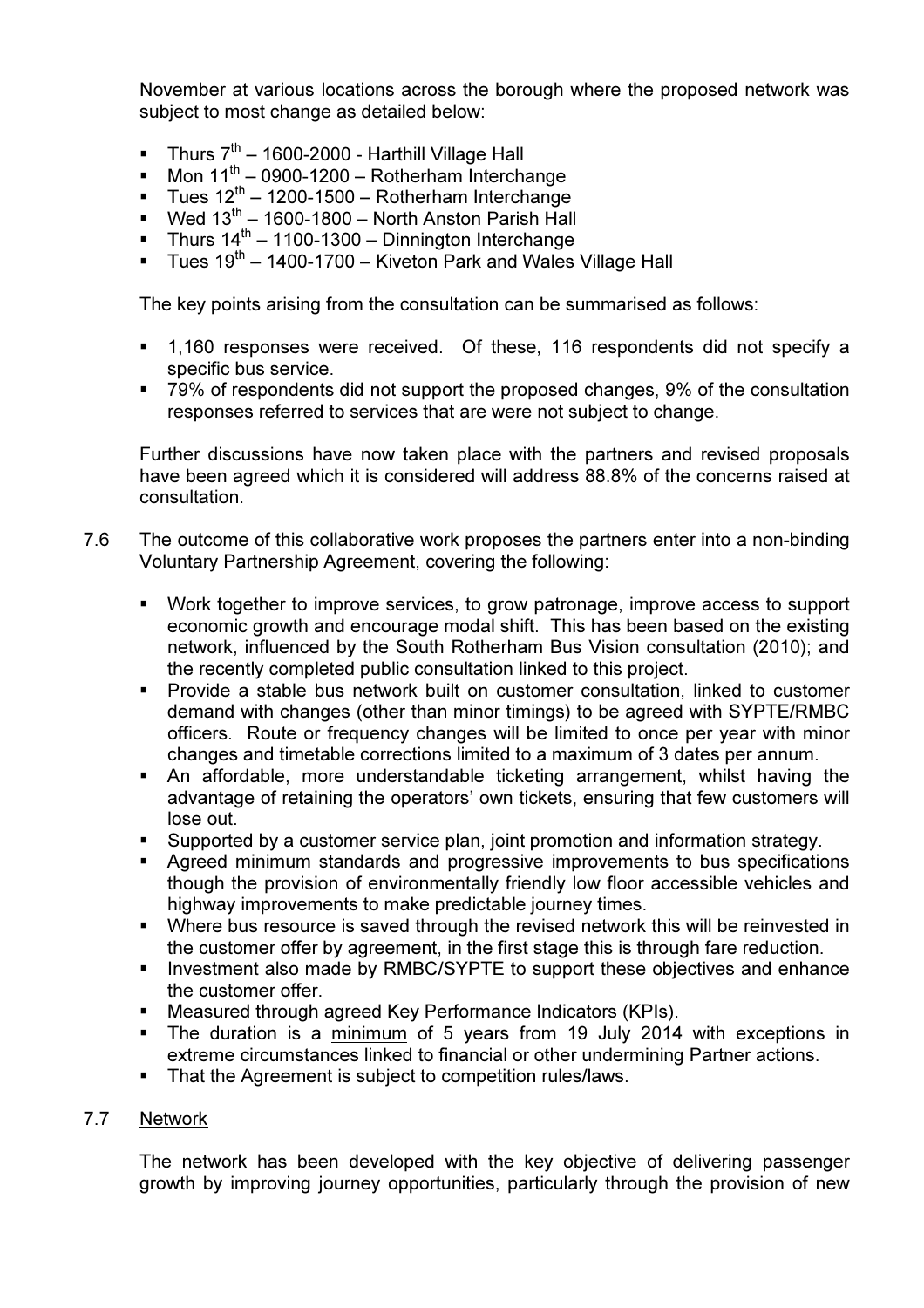access to employment journeys and network stability whist retaining established customer base and revised ticketing.

#### 7.8 Investment

- (i) The base fleet and LTP investment is known, operator investment is still being negotiated but the aim is to offer a higher quality bus offer so that customers feel safe and comfortable whilst the service operates reliably and to time.
- (ii) RMBC and SYPTE will invest in enforceable bus priority schemes to reduce or maintain a consistency in bus journey times

## 7.9 Ticketing

 The ticket discussions aimed at introducing a simplified ticket range offering more affordable fares to customers is centring on improving the multi-operator Travelmaster range of products, with Operators free to maintain their own ranges. The advantages of going through Travelmaster is that it allows more influence over future price rises, and includes other Operators, encourages the move to 'Smart' and has a moderating effect on individual Operator price rises/fare levels.

#### 7.10 Information & Promotion

 It is proposed to jointly undertake production of information and promotional material, to help both existing and potential customers know the travel options on offer and understand that is now easier and more cost attractive to use than the bus.

#### 7.11 Intelligence & Management

It is intended that the Partnership is supported by a Legal Agreement that retains the confidentiality of 'data sharing'.

- 7.12 The key differences between the Rotherham and Sheffield Agreements can be summarised as follows:
	- **The network redesign does not reduce overall bus resource.**
	- Service change dates will only occur 3 times a year (currently 4) but are more flexible, due to the number of cross-boundary services and adjacent change dates, the need to manage the volume of changes at any one time reflecting the significant staff reductions made within SYPTE. However the principle of not being able to alter individual service routing or frequency more than once a year is retained.
	- Fare reductions may not be as significant in Rotherham as in Sheffield. This is in part due to the geography of area and a consequence of the overall bus resource which has not been reduced. As a consequence no network operational savings can be unlocked and passed onto customers.
	- **Information and promotional materials are biased towards electronic availability** above more costly paper based products.